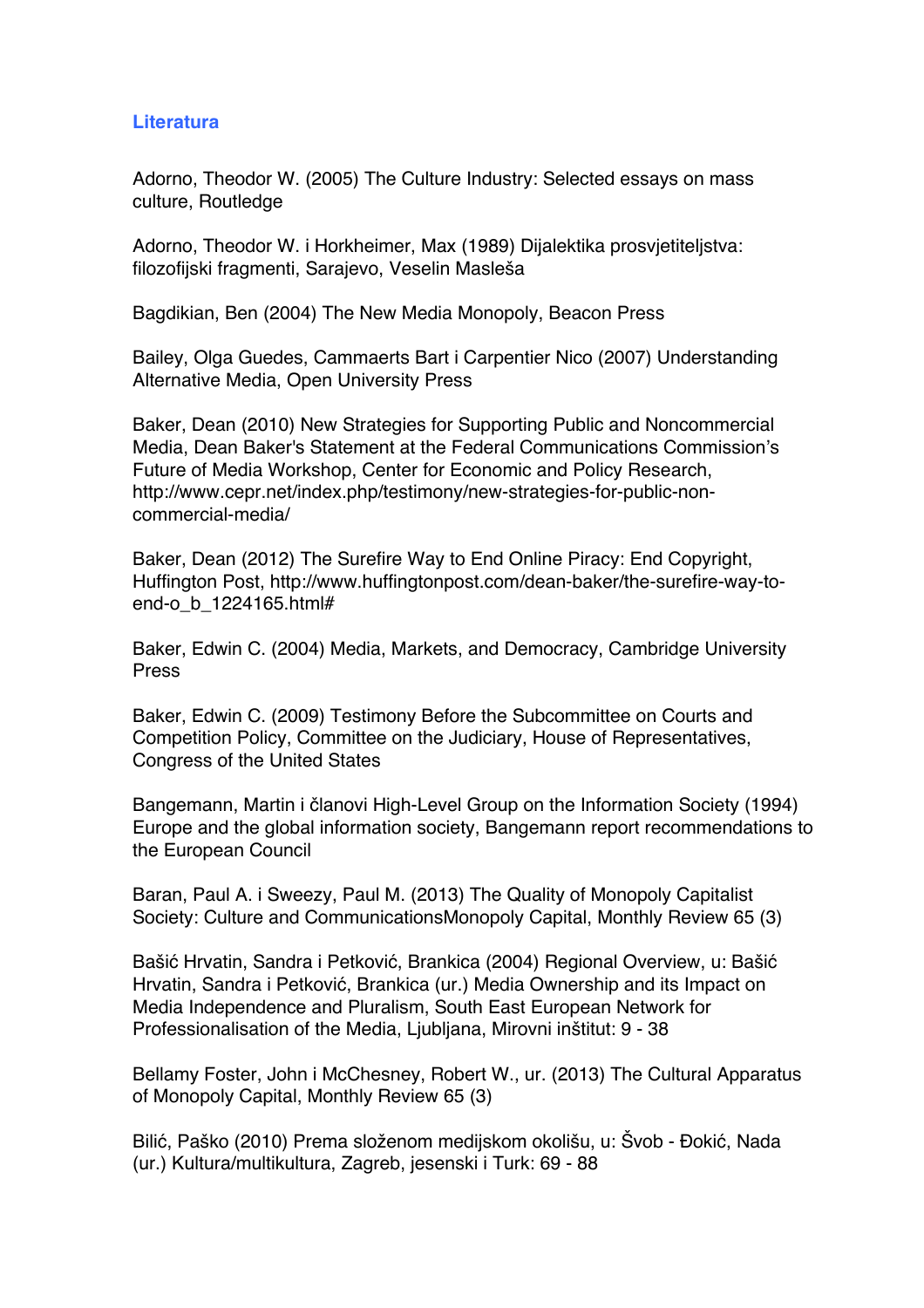Bolfek, Mirko (2006) Hrvatska izvještajna novinska agencija Hina – što nakon 15 godina?, Medijska istraživanja (12) 1: 67 - 71

Boljkovac-Borkovic, Marinka (2007) Labor Relations in the Media in South Eastern European Countries: Country Report. Croatia, http://ijc.md/Publicatii/seenpm/Croatia.pdf, pristupljeno 26. travnja 2014.

Bourdieu, Pierre (2005) O televiziji, Europski glasnik (10) 10: 271 - 308

Bourdieu, Pierre (1998) On television, New York, New Press

Brecht, Bertolt (1979) Dijalektika u teatru, Beograd, Nolit

Brecht, Bertolt (2001) Radio kao sredstvo komunikacije, Treći program Hrvatskoga radija 59: 109 - 110

Briggs, Asa i Burke, Peter (2011) Socijalna povijest medija: od Gutenberga do interneta, Zagreb, Pelago

CA – United Kingdom (2003) Communications Act, http://www.legislation.gov.uk/ukpga/2003/21/contents, pristupljeno 19. ožujka 2015.

Car, Viktorija i Andrijašević, Ivona (2012) Mapping Digital Media: Croatia, A Report by Open Society Foundations,

http://www.opensocietyfoundations.org/reports/mapping-digital-media-croatia

Castendyk, Oliver (2008) Comments on Article 5 TWFD 89/552/EEC (Quota for Independent Productions), u: Castendyk, Oliver, Dommering, Egbert i Scheuer, Alexander (ur.) European Media Law, Kluwer Law International, Alpen aan den Rijn: 457 - 470

Chavannes, Remy i Castendyk, Oliver (2008) Comments on Article 1 AVMSD 2007/65/EC, u: Castendyk, Oliver, Dommering, Egbert i Scheuer, Alexander (ur.) European Media Law, Kluwer Law International, Alpen aan den Rijn: 799 - 846

Christians, Clifford G., Glasser, Theodore L., McQuail, Denis, Nordenstreng, Kaarle i White, Robert A. (2009) Normative Theories of the Media: Journalism in Democratic Societies, University of Illinois Press

CoE – Council of Europe (2011) Recommendation 7 of the Committee of Ministers to member states on a new notion of media, https://wcd.coe.int/ViewDoc.jsp?id=1835645, pristupljeno 24. ožujka 2014.

Collins, Richard (1998) From Satellite to Single Market: New communication technology and European public service television, Routledge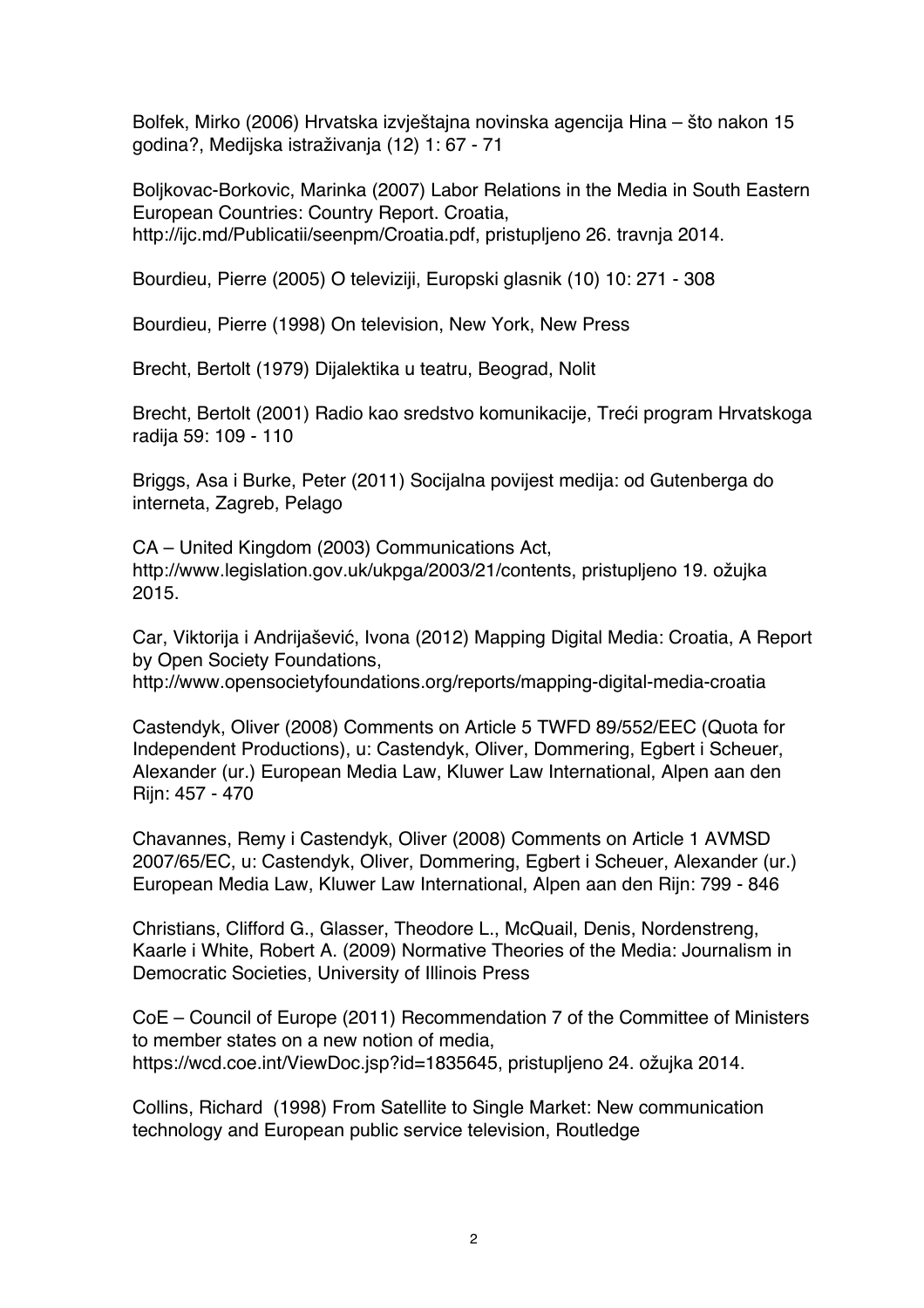Curran, James (1991) Rethinking the Media as a Public Sphere, u: Dahlgren, Peter i Sparks Colin (ur.) Communication and Citizenship: Journalism and the Public Sphere in the New Media Age, Routledge: 27 - 57

Curran, James (2003) Media and Power, Routledge

Curran, James (2007) Reinterpreting the Democratic Roles of the Media, Brazilian Journalism Research (3) 1: 31 - 54

Curran, James (2011) Media and Democracy, Routledge

Curran, James i Seaton, Jean (2005) Power Without Responsibility: The press, broadcasting, and new media in Britain, Routledge

Curran, James, Fenton, Natalie i Freedman, Des (2012) Misunderstanding the Internet, Routledge

Dahl, Robert A. (2006) A preface to Democratic Theory, Expanded Edition, University of Chicago Press

Donders, Karen, Pauwels, Caroline i Loisen, Jan (2014) The Palgrave Handbook of European Media Policy, Palgrave Macmillan

Dragojević, Rade (2013) Dan Hind: Za pravo građana da uređuju medije, Novosti 703, http://arhiva.novossti.com/2013/06/dan-hind-za-pravo-gradana-da-uredujumedije/

EA - Economisti Associati (2010) Feasibility study for the preparatory action "ERASMUS for journalists" - Statistical Review, European Commission, Directorate General Information Society and Media

Eagleton, Terry (2000) Ideja kulture, Zagreb, Jesenski i Turk

EAO – European Audiovisual Observatory (2012) Yearbok, Volume 1, Strasbourg

EAO – European Audiovisual Observatory (2012a) Yearbok, Volume 2, Strasbourg

EAO – European Audiovisual Observatory (2013) What Is an On-demand Service?, Iris plus, Strasbourg

EBU – European Broadcasting Union (2013) Funding of Public Service Media 2013, EBU Members Service

EK – Europska komisija (1989) Council directive on the coordination of certain provisions laid down by law, regulation or administrative action in Member States concerning the pursuit of television broadcasting activities (Television Without Frontiers Directive, 89/552/EEC), Official Journal of the European Communities L 298/23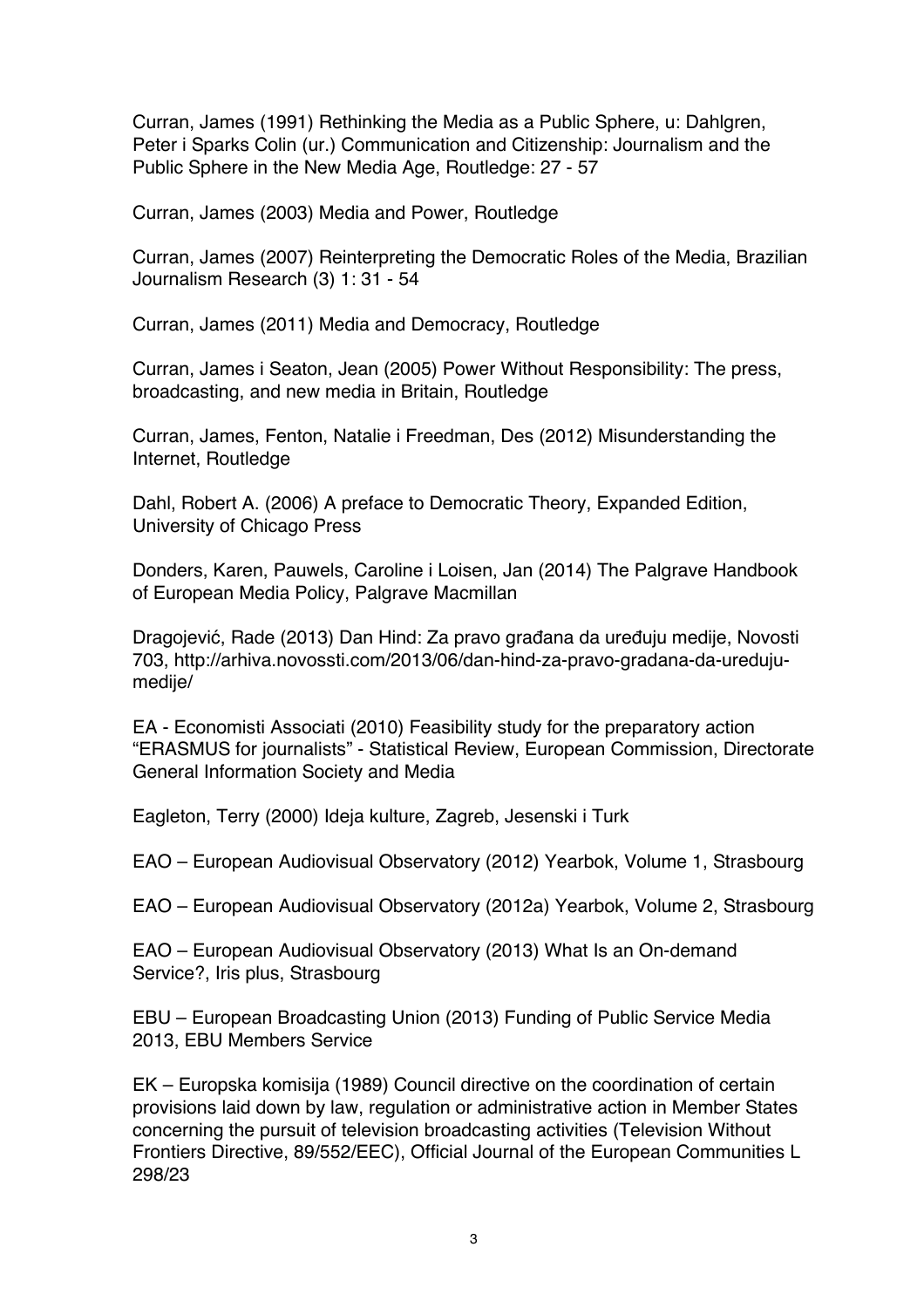EK – Europska komisija (2007) Directive of the European Parliament and of the Council amending Council Directive 89/552/EEC on the coordination of certain provisions laid down by law, regulation or administrative action in Member States concerning the pursuit of television broadcasting activities (Audiovisual Media Services Directive, 2007/65/EC), Official Journal of the European Union L 332/27

EK – Europska komisija (2008) Review Of The Broadcasting Communication Summary Of The Replies To The Public Consultation, Commission Staff Working Paper,

http://ec.europa.eu/competition/state\_aid/reform/comments\_broadcasting/summar y.pdf, pristupljeno 4. svibnja 2014.

EK – Europska komisija (2009) Priopćenje Komisije o primjeni pravila o državnim potporama za javne radiodifuzijske usluge (2009/C 257/01), Narodne novine 31/2010

EK – Europska komisija (2010) Direktiva Europskog parlamenta i Vijeća o koordinaciji određenih odredaba utvrđenih zakonima i drugim propisima u državama članicama o pružanju audiovizualnih medijskih usluga (Direktiva o audiovizualnim medijskim uslugama, 2010/13/EU), Službeni list Europske unije L 95/1, http://eur-lex.europa.eu/legal-

content/HR/TXT/HTML/?uri=CELEX:32010L0013&from=HR, pristupljeno 4. svibnja 2014.

EK - Europska komisija (2013) Green Paper: Preparing for a Fully Converged Audiovisual World: Growth, Creation and Values

Eley, Geoff (1992) Nations, Publics, and Political Cultures: Placing Habermas in the Nineteenth Century, u: Craig Calhoun (ur.) Habermas and the Public Sphere, MIT Press: 289 - 339

Elezović, Almir (2012) O čemu pišu novine? Analiza sadržaja novinskih naslovnica (siječanj – lipanj 2011.) Medijska istraživanja 18 (1): 61 - 88

EP - Europski parlament (2007) The State of Community Media in the European Union, Brisel,

http://www.europarl.europa.eu/activities/committees/studies.do?language=EN

EP - Europski parlament (2011) The Content Flat-rate: A Solution to Illegal Filesharing?, Brisel,

http://www.europarl.europa.eu/meetdocs/2009\_2014/documents/cult/dv/esstudyco ntentflatrate/esstudycontentflatrateen.pdf

Eurostat (2013) E-communications household survey, Special Eurobarometer 396, Europska komisija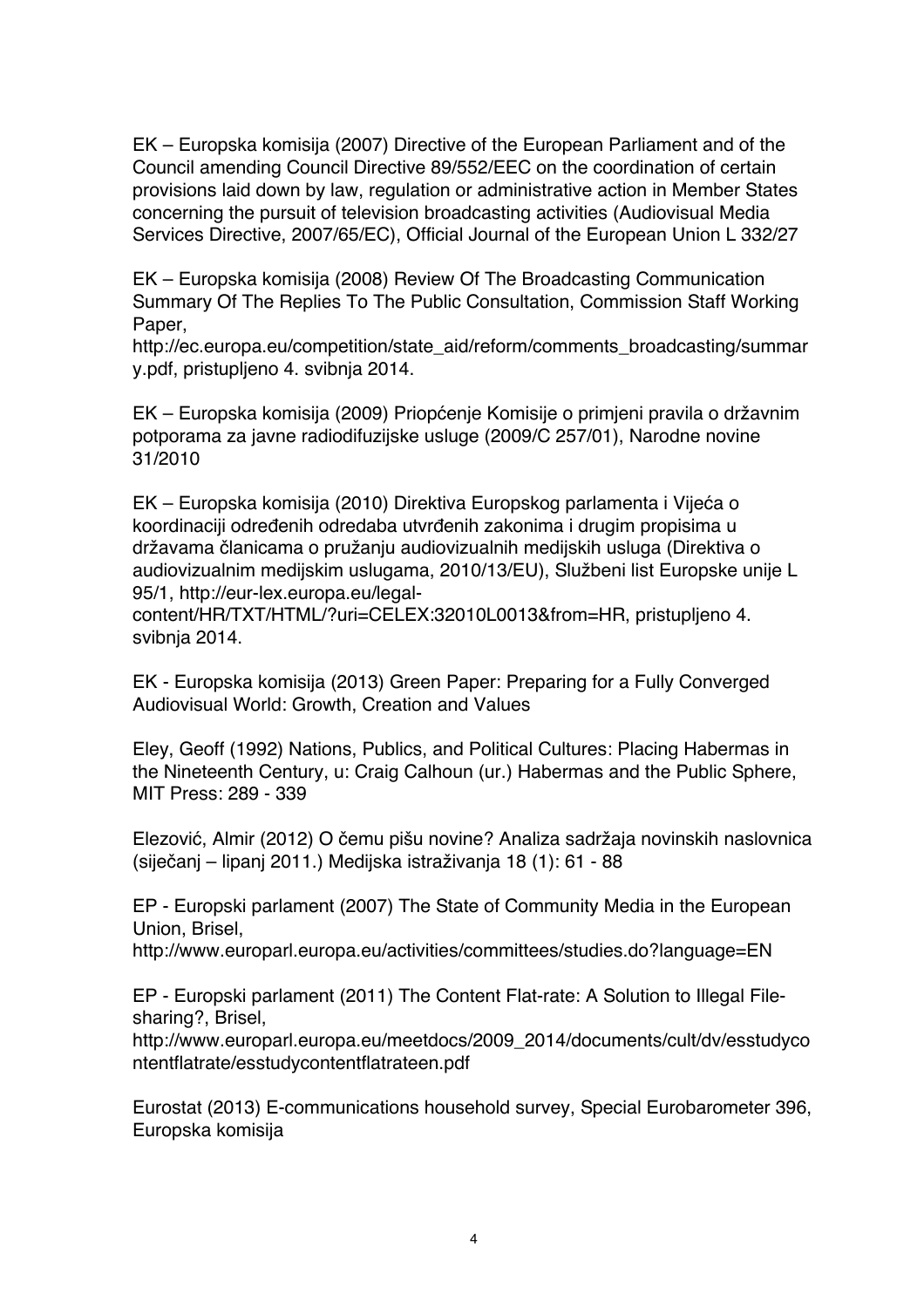Fenton, Natalie (2010) Drowning or Waving? New Media, Journalism and Democracy, u: Fenton, Natalie (ur.) New Media, Old News: Journalism and Democracy in the Digital Age, Sage

Ferree, Myra Marx, Gamson, William Anthony, Gerhards, Jürgen i Rucht, Dieter (2004) Shaping Abortion Discourse: Democracy and the Public Sphere in Germany and the United States, Cambridge University Press

Fraser, Nancy (1992) Rethinking the Public Sphere: A Contribution to the Critique of Actually Existing Democracy, u: Craig Calhoun (ur.) Habermas and the Public Sphere, MIT Press: 109 - 142

Freedman, Des (2003) Television Policies of the Labour Party 1951 – 2001, Frank Cass

Freedman, Des (2008) The Politics of Media Policy, Polity Press

Fuchs, Christian (2011) Against Henry Jenkins, http://fuchs.uti.at/570/, pristupljeno 24. ožujka 2014.

Fuchs, Christian (2014) Critique of the Political Economy of Informational Capitalism and Social Media u: Fuchs, Christian i Sandoval, Marisol (ur.) Critique, Social Media and the Information Society, Routledge: 51 - 65

Fuchs, Christian i Garnham, Nicholas (2014) Revisiting the Political Economy of Communication, TripleC 12 (1): 102 - 141

Garnham, Nicholas (1979) Contribution to a political economy of masscommunication, Media Culture Society 1: 123 - 146

Garnham, Nicholas (1994) The Broadcasting Market and the Future of BBC, The Political Quarterly Publishing

Garnham, Nicholas (1997) Europe and the Global Information Society: The history of Troubled Relentionship, Telematics and Informatics, 14 (4): 323 - 321

Garnham, Nicholas (2000) Emancipation, the media, and modernity : arguments about the media and social theory, Oxford University Press

Garnham, Nicholas (2006) From cultural to creative industries: An analysis of the implications of the "creative industries" approach to arts and media policy making in the United Kingdom, International Journal of Cultural Policy 11 (1): 15 - 29

Golding, Peter i Murdock, Graham, ur. (1997) The Political Economy of the Media, volumes I & II, Edward Elgar Publishing

Habermas, Jürgen (1969) Javno mnenje: istraživanje u oblasti jedne kategorije građanskog društva, Beograd, Kultura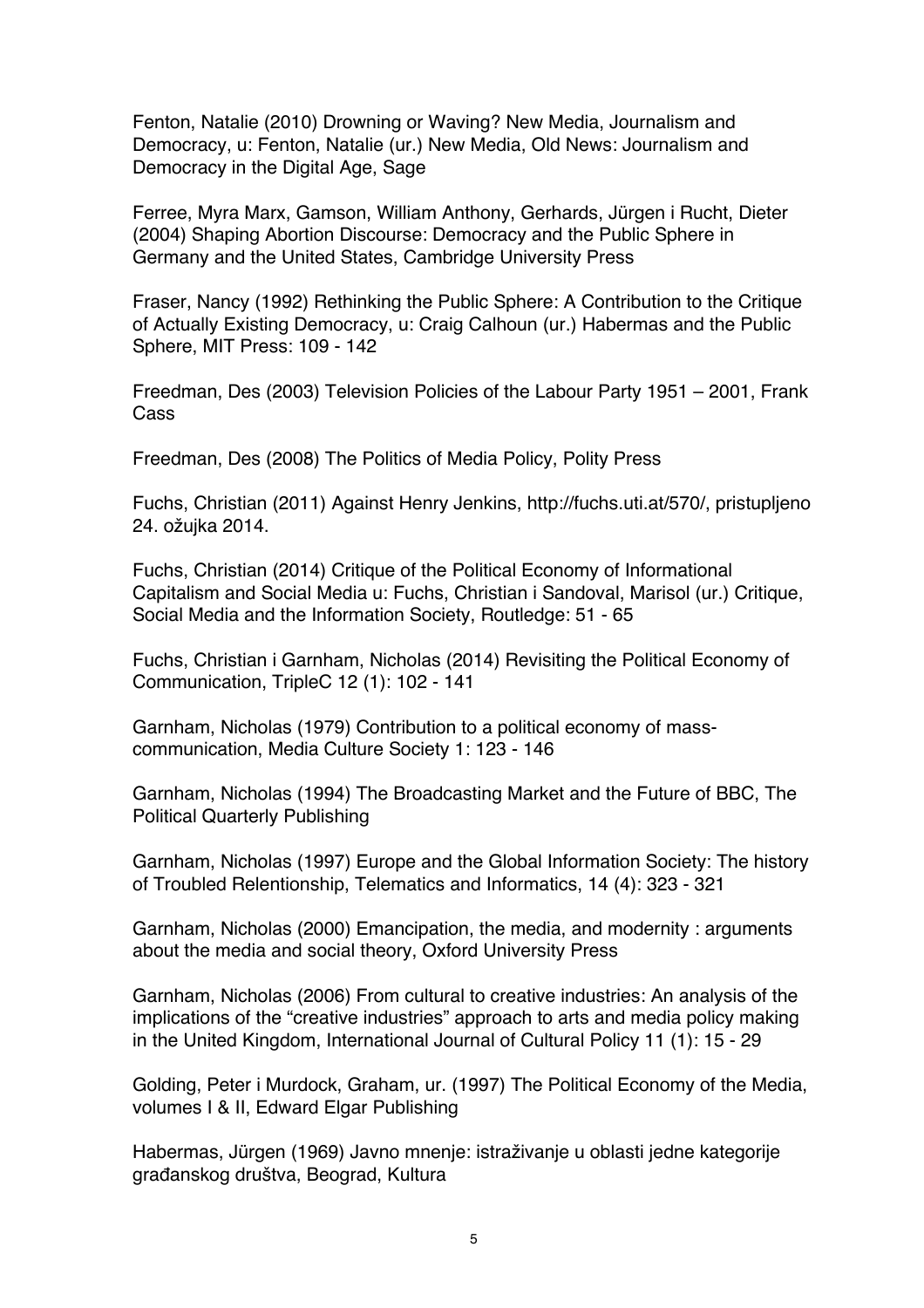Habermas, Jürgen (1987) The Theory Of Communicative Action, Volume 1, Lifeworld And System: Reason and the Rationalization of Society, Boston, Beacon Press

Habermas, Jürgen (1987a) The Theory Of Communicative Action, Volume 2, Lifeworld And System: A Critique Of Functionalist Reason, Boston, Beacon Press

Hallin, Daniel C. i Mancini, Paolo (2004) Comparing Media Systems: Three Models of Media and Politics, Cambridge University Press

Hanretty, Chris (2007) The gospel truths of Italian media bias, Comunicazione Politica (8) 1: 31 - 48

Harvey, David (2005) A Brief History of Neoliberalism, Oxford University Press

Harvey, David (2014) Kratka povijest neoliberalizma, Zagreb, VBZ

Herman, Edward S. i Chomsky, Noam (1988) Manufacturing Consent: The Political Economy of the Mass Media, Panheon Books

Hind, Dan (2010) The Return of the Public, Verso

Hodonj, Željko i Žaja, Lana (2007) Mediji i demokracija: baza podataka, dubinsko pretraživanje, izravni pristup – digitalizacija novinskog arhiva i organizacija znanja u bazu podataka, izlaganje sa znanstvenog skupa INFuture2007: Digital Information and Heritage, http://infoz.ffzg.hr/INFuture/2007/pdf/3- 01%20Hodonj%20&%20Zaja,%20Mediji%20i%20demokracija.pdf

Hoggart, Richard i dr. (1997) Excerpts from Report of the (Pilkington) Committee on Broadcasting, u: Golding, Peter i Murdock, Graham (ur.) The Political Economy of the Media, volume II, Edward Elgar Publishing: 277 - 286

Horvat, Aleksandra i Živković, Daniela (2013) Knjižnice i autorsko pravo, Zagreb, Hrvatska sveučilišna naklada

Horwitz, Robert Britt (1989) The Irony of Regulatory Reform: The Deregulation of American Communications, Oxford University Press

Hromadžić, Hajrudin (2014) Meidjaka konstrukcija društvene zbilje: socijanoideološke implikacije produkcije medisjkog spektakla, Zagreb, AGM

HRT - Hrvatska radiotelevizija (2011) Statut Hrvatske radiotelevizije, Narodne novine 56

HRT - Hrvatska radiotelevizija (2013) Program restrukturiranja HRT-a, http://www.hrt.hr/uploads/media/Program\_restrukturiranja\_HRT-a\_8.7.2013.pdf i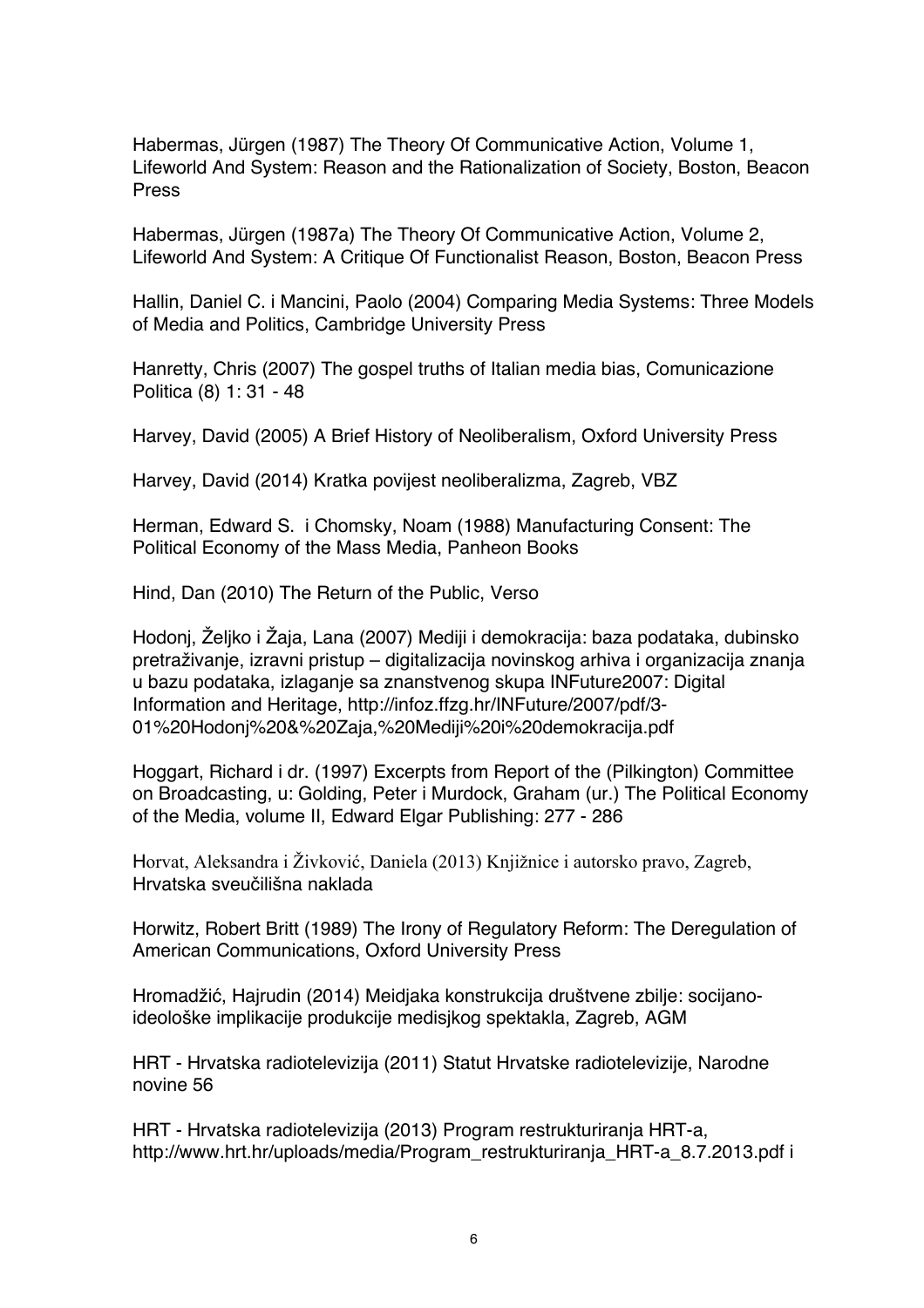https://vlada.gov.hr/UserDocsImages//Sjednice/Arhiva//975107.%20-%208.pdf, pristupljeno 12. travnja 2014.

HRT - Hrvatska radiotelevizija (2013a) Statut Hrvatske radiotelevizije, Narodne novine 14

HRT - Hrvatska radiotelevizija (2014) Izvješće o poslovanju HRT-a za 2013. godinu, http://www.sabor.hr/izvjesce-o-poslovanju-hrt-a-za-2013-godinu, pristupljeno 23. listopada 2014.

HRT - Hrvatska radiotelevizija (2014a) Izvješće o ostvarenju ciljeva i obveza iz Ugovora s Vladom RH u 2013. godini,

http://www.hrt.hr/uploads/media/Izvjesce\_o\_ostvarenju\_ciljeva\_i\_obveza\_iz\_Ugov ora\_s\_Vladom\_RH\_u\_2013\_01.pdf, pristupljeno 17. listopada 2014.

HRT i VRH (2013) Ugovor između Hrvatske radiotelevizije i Vlade Republike Hrvatske za razdoblje od 1. siječnja 2013. do 31. prosinca 2017., http://www.hrt.hr/fileadmin/video/UgovorHRT-VladaRH2013-2017.pdf, pristupljeno 18. veljače 2014.

Hutchins, Robert M. i Commission on Freedom of the Press (1947) A Free and Responsible Press; A General Report on Mass Communication: Newspapers, Radio, Motion Pictures, Magazines, and Books, University of Chicago

Ipsos Puls, Mediahub i Nielsen (2013) Analiza TV-tržišta, Agencija za elektroničke medije, http://www.e-mediji.hr/files/repozitorij/Analiza\_TV\_trzista.pdf, pristupljeno 12. veljače 2014.

Jakubowitz, Karol (2002) Analiza i komentari na Nacrt prijedloga Zakona o Hrvatskoj radioteleviziji, OSCE

Janković, Vesna i Mokrović, Nikola (ur.) (2011) Neispričana povijest. Antiratna kampanja 1991 – 2011, Documenta – centar za suočavanje s prošlošću i Antiratna kampanja, Zagreb

Karppinen, Kari (2012) Uses of democratic theory in media and communication studies, University of Helsinki, http://dx.doi.org/10.2139/ssrn.2262284, pristupljeno 12. veljače 2014.

Katunarić, Vjeran i dr. (2003) Strategija kulturnog razvitka – Hrvatska u 21. stoljeću, Zagreb, Ministarstvo kulture

Kind, Hans Jarle, Koethenbuergery, Marko i Schjelderupz, Guttorm (2009) Tax Responses in Platform Industries, Norges Handelshøyskole

Kostanić, Marko (2014) Jesu li mediji u kapitalizmu nužno kapitalistički?, Le Monde Diplomatique 2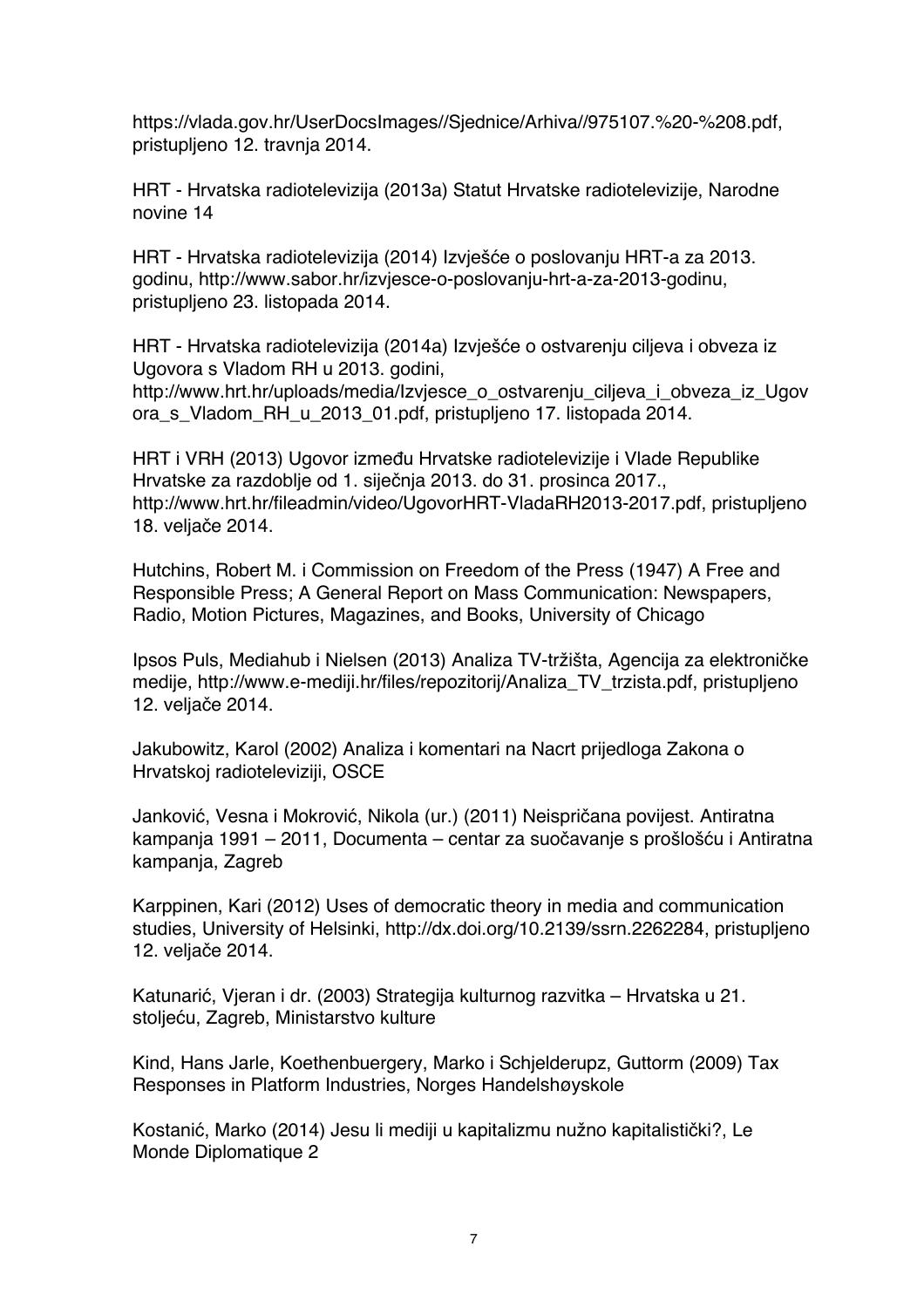Lebowitz, Michael A. (1986) Too Many Blindspots on the Media, Studies in Political Economy 21: 165 - 173

Leveson, Justice (2012) An Inquiry into the Culture, Practices and Ethics of the Press 1 - 4, UK Parliament, The Stationery Office

Leys, Colin (1999) The Public Sphere and the Media: Market Supremacy Versus Democracy, Socialist Register: 314 - 331

Lippmann, Walter (1998) Public Oppinion, Transaction Publishers

Macpherson, C. B. (1979) The Life and Times of Liberal Democracy, Oxford University Press

Mancini, Paolo (2000) Political complexity and alternative models of journalism: The Italian case u: Curran, James i Park, Myung-Jin (ur.) De-Westernizing Media Studies, Routledge: 234 - 244

Mansell, Robin (2014) Here Comes the Revolution - The European Digital Agenda, u: Donders, Karen, Pauwels, Caroline i Loisen, Jan (ur.) The Palgrave Handbook of European Media Policy, Palgrave Macmillan: 202 - 217

Marsden, Chris i Verhulst, Stefaan (1999) Convergence in European digital TV regulation: law in its social setting, Blackstone Press Limited

McChesney, Robert W. (1993) Telecommunications, Mass Media, and Democracy: The Battle for the Control of U.S. Broadcasting, 1928-1935, Oxford University Press

McChesney, Robert W. (2007) Communication revolution: critical junctures and the future of media, New York, New Press

McChesney, Robert W. (2007) Communication Revolution: Critical Junctures and the Future of Media, New Press

McChesney, Robert W. (2008) Bogati mediji, siromašna demokratija: komunikacijske politike u mutnim vremenima, Sarajevo, Šahinpašić

McChesney, Robert W. (2008a) The Political Economy of Media: Enduring Issues, Emerging Dilemmas, Monthly Review Press

McChesney, Robert W. (2011) Novinarstvo, demokracija… i klasna borba, http://www.slobodnifilozofski.com/2011/03/robert-w-mcchesney-novinarstvo.html, pristupljeno 24. ožujka 2014.

McChesney, Robert W. (2013) Digital Disconnect, The New Press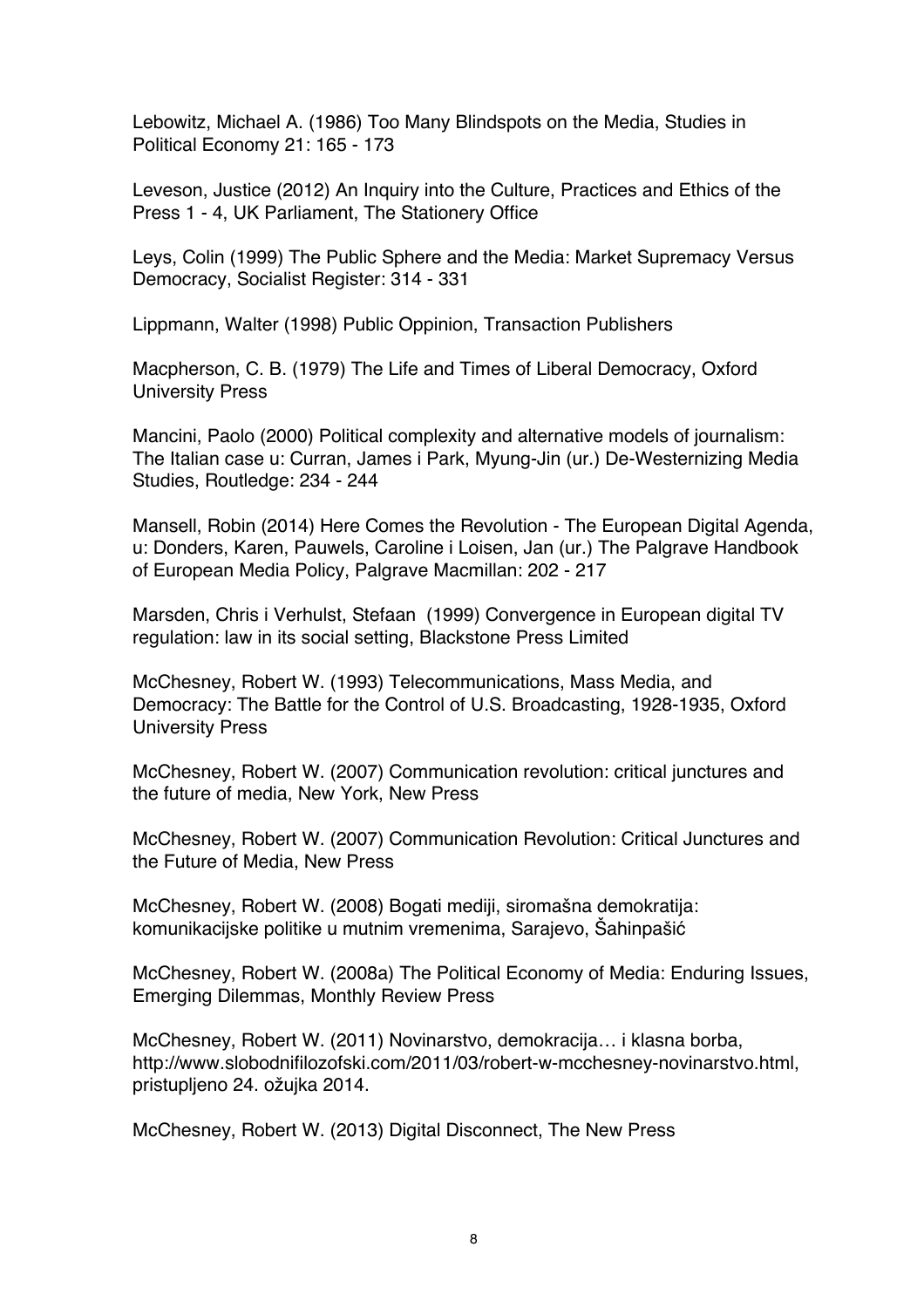McChesney, Robert W. i Nichols, John (2010) The Death and Life of American Journalism: The Media Revolution that Will Begin the World Again, Nation Books

McQuail, Denis (2010) McQuail's Mass Communication Theory, Sage

Meštrović, Matko (ur.) Društvenost komunikacije, Prilozi Zavoda za kulturu Hrvatske, Zagreb, Zavod za kulturu Hrvatske

Meyer, Thomas (2003) Mediokracija: medijska kolonizacija politike, Zagreb, Fakultet političkih znanosti

Michalis, M. (2010) EU Broadcasting Governance and PSB: Between a Rock and a Hard Place, u: Iosifidis, Petros (ur.) Reinventing Public Service Communication: European Broadcastersand Beyond, Palgrave Macmillan: 36 - 48

Mirković, Natalija i Žagar, Danela (2013) Uska grla lokalnih radija u Hrvatskoj: pluralizam i vlasništvo medija u Hrvatskoj – slučaj tržišta lokalnih radija, Zagreb, **Gong** 

Mirowski, Philip (2013) Trinaest zapovijedi neoliberalizma. Le Monde Diplomatique (1) 7: 10 - 11

MK - Ministarstvo kulture (2014) Zapisnik s prve sjednice Stručnog povjerenstva za neprofitne medije održane u Ministarstvu kulture, 25. i 28. srpnja 2014., http://www.min-

kulture.hr/default.aspx?id=11046&pregled=1&gadatum=03.08.2014%2013:08:38, pristupljeno 3. kolovoza 2014.

Mučalo, Marina (1999) Komercijalizacija radija - tržišna ili politička odluka?, Politička misao (36) 1: 228 — 244

Mučalo, Marina (2000) Prikaz rezultata analize programskih sadržaja radijskih postaja na području Zagreba i Zagrebačke županije, Politička misao (37) 4: 113 - 128

Mučalo, Marina (2004) Javni servisi ili komercijalni sadržaji?, Politička misao (41)  $1: 42 - 54$ 

Mučalo, Marina (2010) Radio, medij 20. stoljeća. Zagreb, AGM

Mučalo, Marina (2010a) Radio: medij neiskorištenog povjerenja, Medijske studije  $(1)$  1 - 2: 78 - 90

Mučalo, Marina (2011) Radio, u: Peruško, Zrinjka (ur.) Uvod u medije, Zagreb, Jesenski i Turk: 109 - 140

Mučalo, Marina (2012) Neprofitni mediji: razvoj i uvjeti rada community radija, neobjavljeno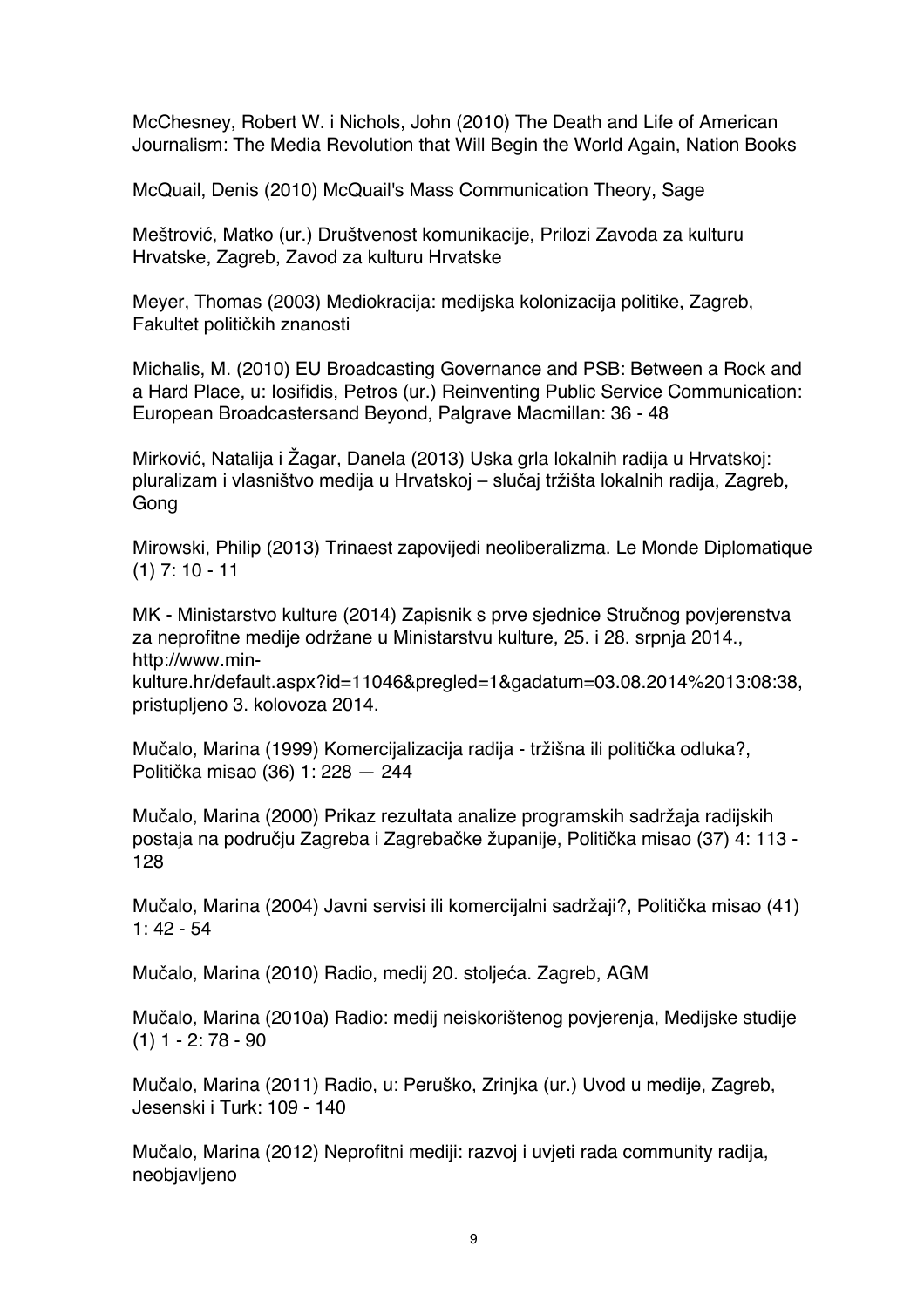Nahtigal, Neva (2008) Labor Relations in the Media in South Eastern European Countries: Regional overview for the project Labor Relations and Media. Analyzing the patterns of labor relations in the media of SEENPM-member countries, http://www.ijc.md/eng/index.php?option=com\_content&task=view&id=157&Itemid= 49, pristupljeno 26. travnja 2014.

Nielsen, Rasmus Kleis i Linnebank, Geert (2011) Public Support for the Media: A Six Country Overview of Direct and Indirect Subsidies, Reuters Institute fot the Study of Journalism, University of Oxford

Nies, Gerd i Pedersini, Roberto (2003) Freelance Journalists in the European Media Industry, European Federation of Journalists

NMA (1999) Nova medijska agenda: za europsku medijsku politiku u Hrvatskoj, Medijska istraživanja (5) 2

N-mreža, savez udruga za razvoj neprofitnih medija (2011) Zimski dokument

Novak, Bože (2006) O ulozi i važnosti Hine u hrvatskome medijskom prostoru, Medijska istraživanja (12) 1: 117 - 121

Peruško Čulek, Zrinjka (1999) Demokracija i mediji, Zagreb, Barbat

Peruško, Zrinjka (2009) Public Interest and Television Performance in Croatia, Medijska istraživanja (15) 2: 5 - 31

Peruško, Zrinjka (2012) Monitoring medija: medijski sustav i medijska politika u Hrvatskoj 2010 - 2011 prema UNESCO-vim indikatorima medijskog razvoja, Centar za istraživanje medija i komunikacije, Zagreb, Fakultet političkih znanosti

Peruško, Zrinjka (2012a) Medijski sustav u Hrvatskoj: od autoritarnog do mediteranskog modela, u: Puljiz, Vlado, Ravlić, Slaven i Visković, Velimir (ur.) Hrvatska u EU: kako dalje?, Zagreb, Centar za demokraciju i pravo Miko Tripalo: 437 - 476

Peruško, Zrinjka i Popović, Helena (2006) Content diversity vs. ownership concentration in a new media market: the case of Croatia, ICCPR paper

Peruško, Zrinjka (2008) Mediji i civilno društvo: paradoks interaktivne publike u: Peruško, Zrinjka (ur.) Mediji, kultura i civilno društvo, Jesenski i Turk: 15 – 42

Peruško, Zrinjka, Perišin, Tena, Topić, Martina, Vilović, Gordana i Zgrabljić Rotar, Nada (2011) Hrvatski medijski sustav prema UNESCO-vim indikatorima medijskog razvoja, Zagreb, Fakultet političkih znanosti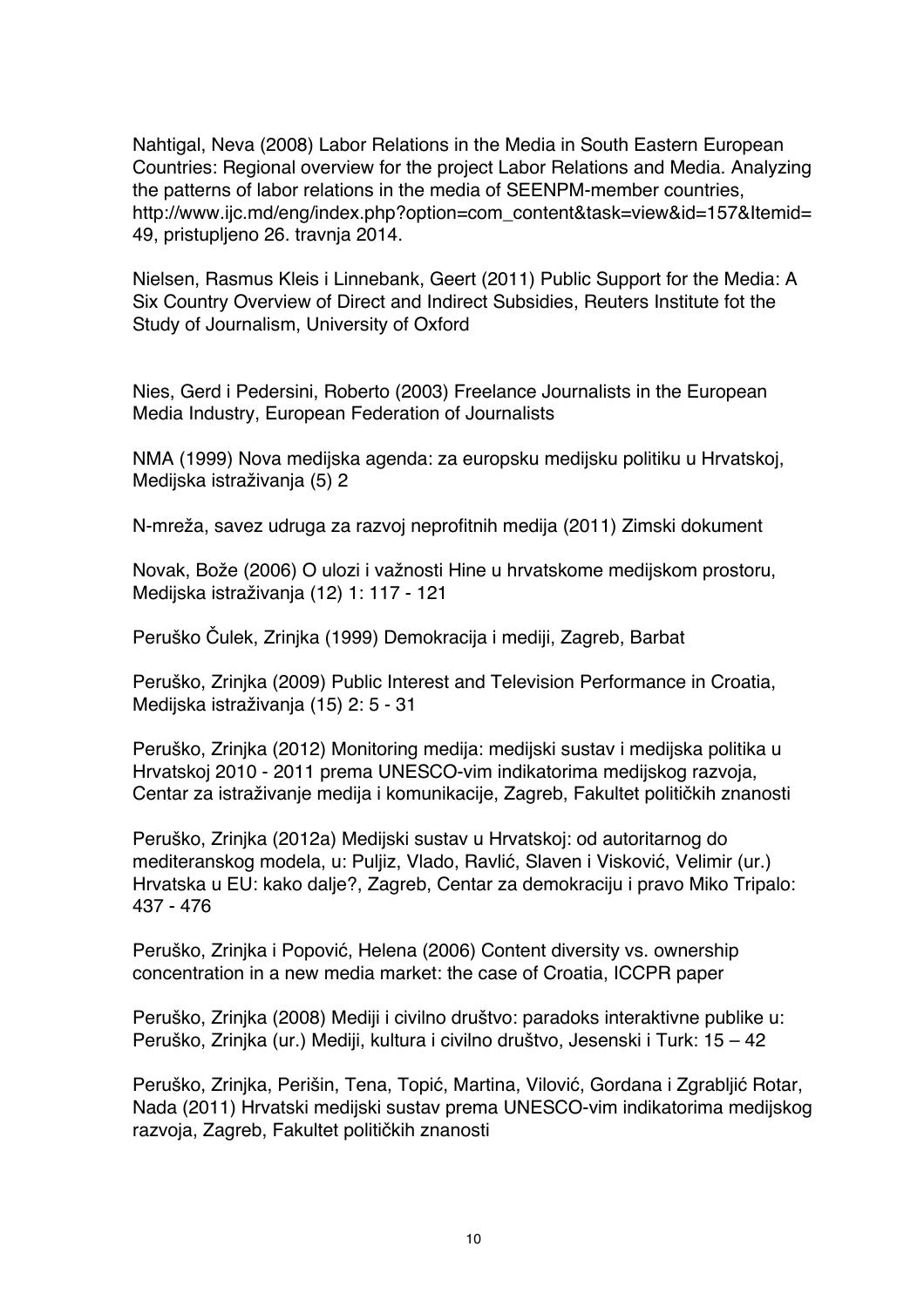Peruško, Zrinjka (2011) Što su mediji? u: Peruško, Zrinjka (ur.) Uvod u medije, Jesenski i Turk: 15 – 40

Peruško, Zrinjka i dr. (2011) Uvod u medije, Zagreb, Jesenski i Turk

Petković, Brankica, Hrvatin B., Sandra (2014) Regionalni pregled, u: Petković, Brankica i Leković, Saša (ur.) Značaj medijskog integriteta: vraćanje medija i novinarstva u službu javnosti, Zagreb, Centar za istraživačko novinarstvo: 11 – 56

Polojac, Fjodor (2010) Novinske agencije i agencijsko novinarstvo, Zagreb, Plejada

Popović, Helena, Bilić, Paško, Jelić, Tomislav i Švob-Đokić, Nada (2010) Mediadem project Background information report - Media policies and regulatory practices in a selected set of European countries, the EU and the Council of Europe: The case of Croatia, Europska komisija i Institut za razvoj i međunarodne odnose

Popović, Helena (2014) Istraživanje o integritetu medija – Hrvatska u: Petković, Brankica i Leković, Saša (ur.) Značaj medijskog integriteta: vraćanje medija i novinarstva u službu javnosti, Zagreb, Centar za istraživačko novinarstvo: 57 – 124

Radman, Goran (2012) Program rada i upravljanja HRT-om 2013. - 2018.; Medijska istraživanja (18) 2: 73 - 120

Rennie, Ellie (2006) Community Media: A Global Introduction, Rowman & Littlefield Publishers

Schumpeter, Joseph A. (2006) Capitalism, Socialism and Democracy, Routledge

Siebert, Frederick, Peterson, Theodore i Shramm, Wilbur (1956) Four Theories of the Press, Urbana, University of Illinois Press

Simon, David (2009) Testimony Before the Subcommittee on Communications Technology, and the Internet, Hearing on the Future of Journalism, Committee on Commerce, Science, and Transportation, Senate, Congress of the United States

Smythe, Dallas W. (1977) Communications: Blindspots of Western Marxism, CanadianJournal ofPolitical and Social Theory/Revue canadienne de theorie politique etsociale 1 (3): 1 - 27

Splichal, Slavko i Olsson, Tobias (2010) There Is No Public Sphere Without a Public, An Interview with Slavnko Splichal, Medialni Studia / Media Studies 1: 64 - 72

Stubs, Paul (2001) New Times?: Towards a Political Economy of "Civil Society" in Contemporary Croatia, Narodna umjetnost (38) 1: 89 – 103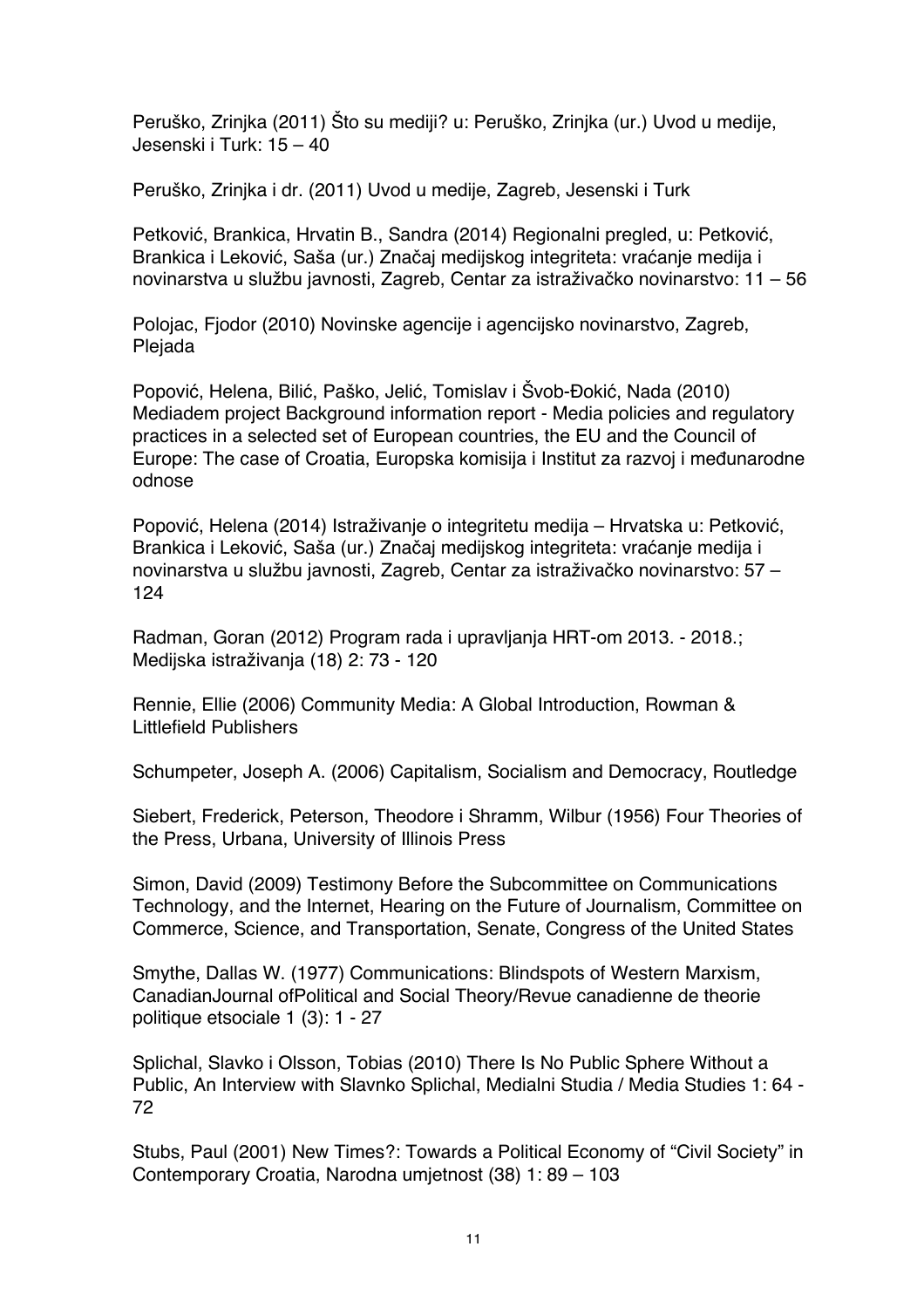Stubbs, Paul (2005) Treći sektor. Pojmovnik civilnog društva, Civilnodruštvo.hr (2)  $3/4$ :  $13 - 14$ 

Švob-Đokić, Nada (2012) Prijedlozi za podršku slobodi i nezavisnosti medija u Hrvatskoj, projekt Mediadem, Europska komisija i Institut za razvoj i međunarodne odnose

Švob-Đokić, Nataša, Bilić, Paško i Peruško, Zrinjka (2011) Case Study Report: Does media policy promote media freedom and independence? The case of Croatia, projekt Mediadem, Europska komisija i Institut za razvoj i međunarodne odnose

UN – Ujedinjeni narodi (2011) Community Media: A Good Practice Handbook, http://unesdoc.unesco.org/images/0021/002150/215097e.pdf, pristupljeno 19. ožujka 2015.

Valcke, Peggy i Lievens, Eva (2009) Rethinking European Broadcasting Regulation, u: Pauwels, Caroline, Kilmo, Harri, Donders, Karen i Van Rompuy, Ben (ur.) Rethinking European Media and Communications Policy, Brussels Uneiversity Press: 127 - 164

Venturelli, Shalini (1999) Liberalizing the European Media: Politics, Regulation, and the Public Sphere, Oxford University Press

Vīke-Freiberga, Vaira, Däubler‐Gmelin, Herta, Hammersley, Ben i Maduro, Luís Miguel Poiares Pessoa (2013) A free and pluralistic media to sustain European democracy, The Report of the High Level Group on Media Freedom and Pluralism, European Commission

Vilović, Gordana i Malović, Stjepan (2000) Medijska slika Hrvatske: Struktura i ekonomija medijskog sustava, Media Online 2000

Vozab, Dina (2013) Monitoring medija 1/2012, Centar za istraživanje medija i komunikacije, Zagreb, Fakultet političkih znanosti

Vujić, Antun (2003) Uvodna riječ, u: Antolović, Jadran (ur.) Medijsko zakonodavstvo Republike Hrvatske, Zagreb, Ministarstvo kulture: 7 - 11

WAN – FRA (2007) World Press Trends 2006 Update

WAN – FRA (2010) World Press Trends Europe

Ward, David (2002) The European Union Democratic Deficit and the Public Sphere: An Evaluation of EU Media Policy, IOS Press

Wenger, Etienne (1998) Communities of Practice. Learning, Meaning and Identity, Cambridge University Press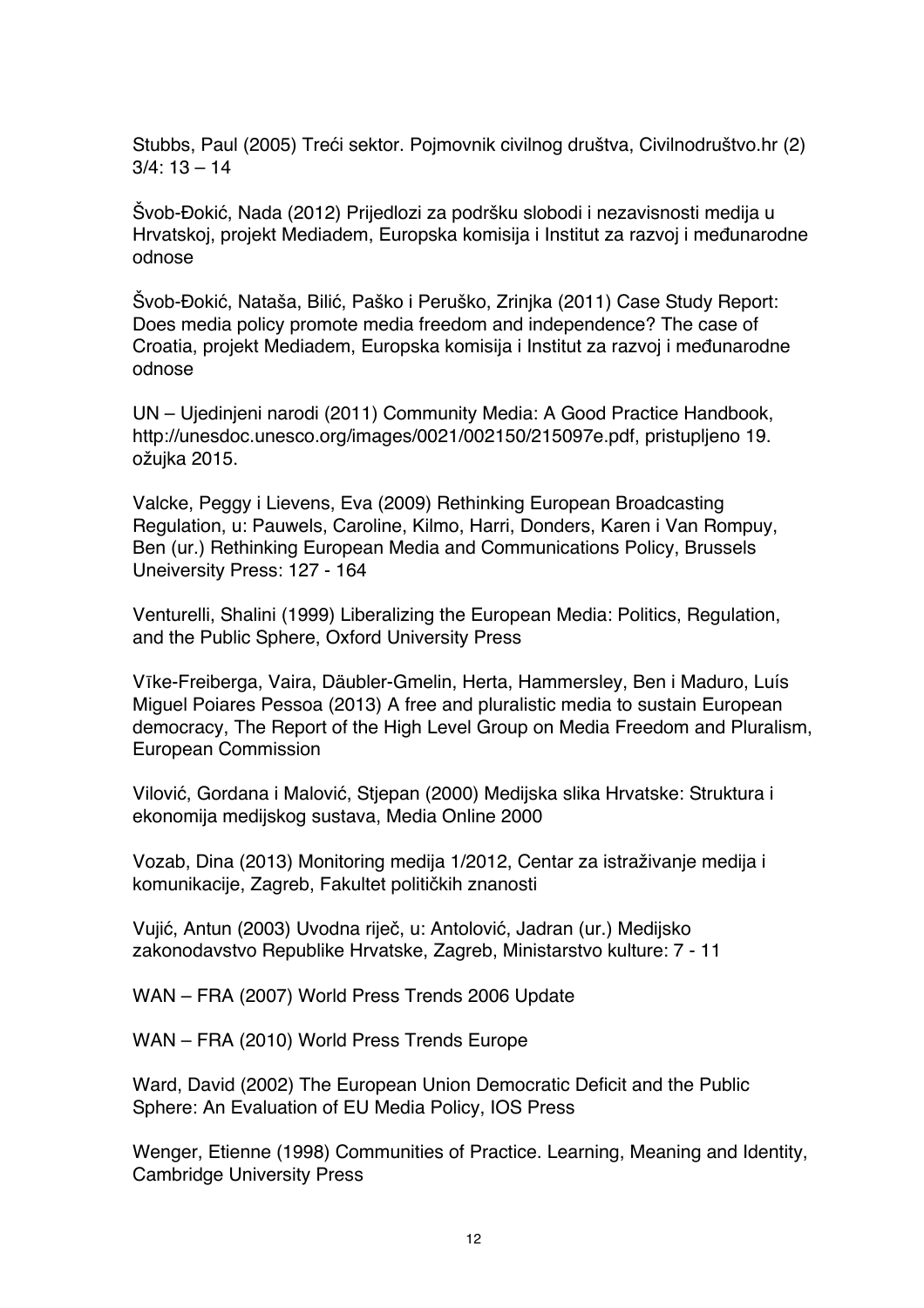Westerstahl, Jörgen (1983) Objective News Reporting, Communication Research 10: 403-424

Williams, Raymond (1978) Sredstva komunikacije kao sredstva proizvodnje, u: Meštrović, Matko (ur.) Društvenost komunikacije, Prilozi Zavoda za kulturu Hrvatske, Zagreb, Zavod za kulturu Hrvatske: 189 - 203

Williams, Raymond (1980) Culture and Materialism, Verso

Williams, Raymond (1989) Resources of Hope: Culuture, Democracy, Socialism, Verso

Williams, Raymond (2004) Television: Technology and cultural form; Routledge

Williams, Raymond (2013) The Existing Alternatives in Communications, Monthly Review 65 (3)

Wood, Ellen Meiksins (2012) The Ellen Meiksins Wood Reader, Leiden / Boston, Brill

ZASP (2003) Zakon o autorskom pravu i srodnim pravima, Narodne novine 167, 22. listopada

ZEM (2003) Zakon o elektroničkim medijima, Narodne novine 122

ZEM (2009) Zakon o elektroničkim medijima, Narodne novine 153

ZEM (20013) Zakon o elektroničkim medijima, Narodne novine 94

ZH (2001) Zakon o Hrvatskoj izvještajnoj novinskoj agenciji, Narodne novine 96

ZHRT (1990) Zakon o Hrvatskoj radioteleviziji, Narodne novine 28

ZHRT (1991) Izmjene i dopune Zakona o Hrvatskoj radioteleviziji, Narodne novine 35

ZHRT (1992) Izmjena Zakona o Hrvatskoj radioteleviziji, Narodne novine 32; pročišćeni tekst Zakona o Hrvatskoj radioteleviziji, Narodne novine 43

ZHRT (1993) Dopuna Zakona o Hrvatskoj radioteleviziji, Narodne novine 94

ZHRT (1996) Izmjene i dopune Zakona o Hrvatskoj radioteleviziji, Narodne novine 24

ZHRT (1998) Izmjene i dopune Zakona o Hrvatskoj radioteleviziji, Narodne novine 145